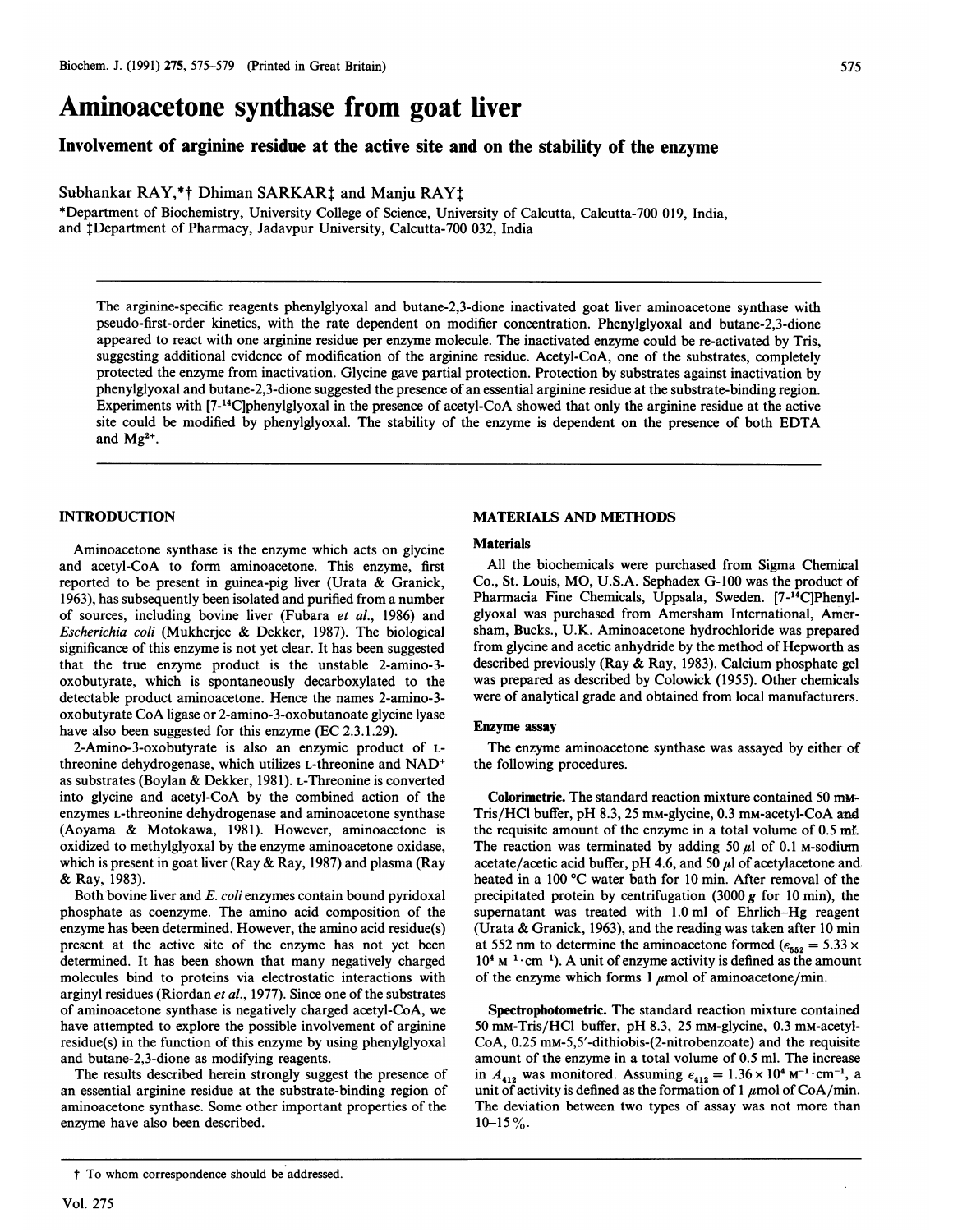The specific activity of the enzyme is defined as units of enzyme activity per mg of protein. With BSA as standard, protein was determined either by the method of Lowry et al. or by that of Warburg & Christian as outlined by Layne (1957). Polyacrylamide-gel electrophoresis (Davis, 1964) and SDS/ polyacrylamide-gel electrophoresis (Laemmli, 1970) were performed by the methods described in the references.

#### Enzyme-modification experiments

Modification experiments using butane-2,3-dione were performed by incubating the enzyme in 50 mM-sodium phosphate buffer, pH 8.0, containing 20 mM-sodium borate. Borate ions at this concentration do not react with the enzyme. Modification with phenylglyoxal was carried out in 20 mm-sodium phosphate buffer, pH 8.0. Phenylglyoxal solution was made in dimethyl sulphoxide. Dimethyl sulphoxide has no effect on the enzyme activity. In all cases control experiments were performed without modifying reagents. The temperature of the incubation was 28 'C. At the indicated time, samples were removed for measuring the enzyme activity. In the substrate-protection experiments, substrates were added to the incubation medium before addition of the modifier. The amount of acetyl-CoA or glycine transferred with the samples to the assay mixture of the enzyme has no effect on the rate of enzyme activity, as was revealed by addition of the transferred amount of acetyl-CoA or glycine to the assay mixture of the native or inactivated enzyme.

## Incorporation of 17-14Cjphenylglyoxal into aminoacetone synthase in the absence and presence of acetyl-CoA

In two tubes, aminoacetone synthase (2.8 nmol) in 0.2 ml of <sup>50</sup> mM-sodium phosphate buffer, pH 8.0, was incubated with [7-<sup>14</sup>C]phenylglyoxal  $(7 \times 10^6 \text{ c.p.m.})$  at 27 °C for 45 min. The concentration of phenylglyoxal was <sup>5</sup> mm. In one of the tubes  $acetyl-CoA (1.5 mM) was added before addition of phenylglyoxal.$ After ensuring almost complete inactivation, the contents of both tubes were passed separately through a Sephadex G-50 centrifuge column (Maniatis et al., 1982) to remove excess reagents. The column was equilibrated with 50 mM-sodium phosphate buffer, pH 8.0. The eluate was analysed for radioactivity incorporated into the enzyme.

## Re-activation of butane-2,3-dione- and phenylglyoxal-inactivated enzyme

For re-activation experiments with butane-2,3-dioneinactivated enzyme,  $20 \mu g$  of the enzyme was incubated for 45 min at 28 °C in a total volume of 100  $\mu$ l containing 20 mmsodium phosphate buffer, pH 8.0, <sup>20</sup> mM-sodium borate and 3.5 mM-butane-2,3-dione. Then 50  $\mu$ l of the inactivated enzyme was transferred to 50  $\mu$ l of 100 mm-Tris/HCl buffer, pH 8.0, and incubated for <sup>I</sup> h at 28 'C, and samples were assayed for enzyme activity.

The re-activation experiment with phenylglyoxal (6 mm)inactivated enzyme was performed in a similar manner, but without addition of borate.

#### Purification of the enzyme

Preparation of mitochondria. All operations were carried out at 0–4  $\degree$ C unless otherwise mentioned. A 100 g portion of goat liver obtained from the local slaughterhouse was homogenized in a Waring Blendor in 500 ml of 0.25 M-sucrose. The homogenate was centrifuged for 10 min at 1000 g and the pellet was discarded. The supernatant was centrifuged at  $12000$  g for  $25$  min. After the supernatant was discarded, the pellet was suspended in 200 ml

of buffer (hereafter termed SEMP buffer) containing 0.25 Msucrose, 25 mm-sodium phosphate buffer, pH 7.4, 20 mm-MgCl<sub>2</sub> and 10 mm-EDTA, and centrifuged at  $12000 g$  for 15 min. After discarding the supernatant, the pellet, designated as mitochondria, was processed for further purification.

Preparation of mitochondrial supernatant. Mitochondria prepared as above from <sup>100</sup> <sup>g</sup> of goat liver were suspended in SEMP buffer. The total volume of the suspension was 100 ml. The suspension was freeze-thawed four times and centrifuged at 12000 g for 15 min, and the supernatant was retained. The pellet was suspended in SEMP buffer to <sup>a</sup> volume of <sup>50</sup> ml and stirred for 40 min. After a similar centrifugation, the pellet was discarded and the supernatant was pooled with the above supernatant and used for further purification.

Calcium phosphate gel treatment. All centrifugation at this step was for 4 min at 1000  $g$ , and the incubation of calcium phosphate gel with the enzyme preparation was for 15 min. Calcium phosphate gel (65 ml; dry wt. 17 mg/ml) was centrifuged and the supernatant discarded. To the pellet 90 ml of the above pooled enzyme (protein 6.5 mg/ml) suspension was added with stirring. The gel was centrifuged and the supernatant was discarded. The pellet was treated with <sup>60</sup> ml of SEMP buffer and again centrifuged and the supernatant discarded. To the pellet, 60 ml of SEMP buffer containing 0.25 M-NaCl was added with stirring. After centrifugation the supernatant was retained. After a similar treatment of the pellet with <sup>30</sup> ml of SEMP buffer containing 0.25 M-NaCl, both supernatants were pooled. The above pooled enzyme fraction was precipitated by adding solid  $(NH_4)_2SO_4$  (to  $80\%$  saturation) and centrifuged at 12000 g for 15 min. The supernatant was discarded and the pellet was dissolved in a minimum volume of SEMP buffer.

The above enzyme fraction was heated to 58 °C for 1 min in a water bath and rapidly cooled. The denatured protein was removed by centrifugation, and the enzyme was dialysed against SEMP buffer. Calcium phosphate gel (24 ml; dry wt. <sup>17</sup> mg/ml) was centrifuged and the supernatant discarded. To the pellet, <sup>6</sup> ml of the dialysed enzyme containing 20 mg of protein was added with stirring. The enzyme was adsorbed in the gel. The gel was successively washed with <sup>6</sup> ml each of SEMP buffer containing no NaCl, 50 mM- and 100 mM-NaCl. The washings were discarded. The gel was then washed with  $2 \times 6$  ml of SEMP buffer containing 250 mM-NaCl. These two washings containing the enzyme activity were pooled and treated with solid  $(NH_4)_2SO_4$ (to 80  $\%$  saturation). After centrifugation at 15000 g for 15 min, the supernatant was discarded and the pellet was dissolved in SEMP buffer and subjected to gel filtration.

Gel filtration on a Sephadex column. The above enzyme fraction was filtered on a Sephadex G-100 column (75 cm  $\times$  1.9 cm). The most active fractions were pooled. The volume of the pooled enzyme fraction was concentrated against sucrose and again passed through a Sephadex G-100 column (75 cm  $\times$  1.9 cm). Fractions containing highest specific activity and showing a major band on polyacrylamide-gel electrophoresis were pooled (2-3 tubes). SDS/polyacrylamide-gel electrophoresis of this enzyme fraction revealed <sup>a</sup> major band (about 90-95 % of the total protein) and one minor band (result not shown).

The specific activity ( $\mu$ mol of aminoacetone or acetyl-CoA formed/min per mg of protein) of the enzyme at this stage is 12.7, which is quite comparable with the specific activity of aminoacetone synthase obtained from bovine liver (Fubara et al., 1986). The specific activities of bovine liver enzyme (Fubara et al., 1986) and E. coli enzyme (Mukherjee & Dekker, 1987) were reported to be 16.4 and 2.7 respectively.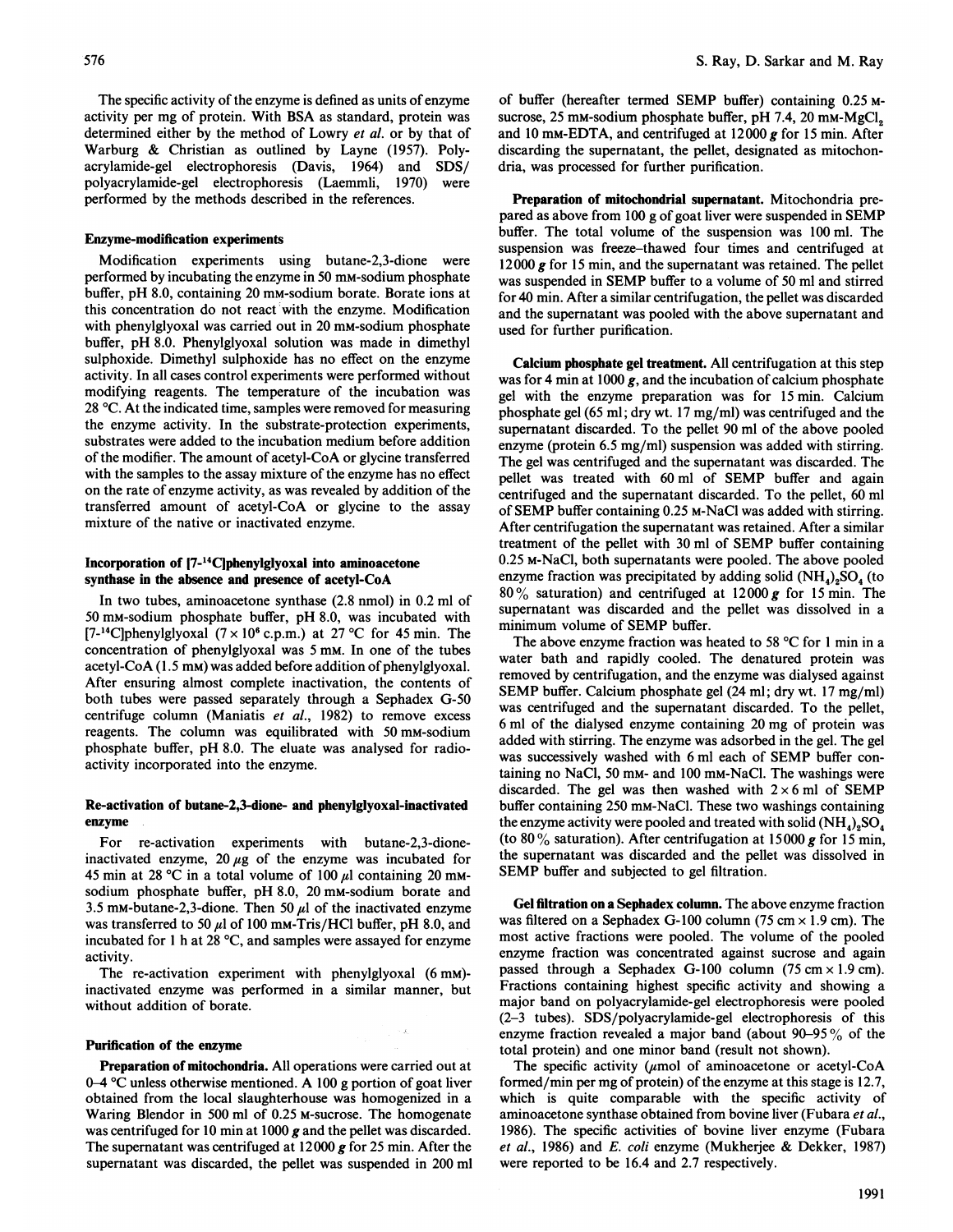#### RESULTS AND DISCUSSION

## Inactivation of aminoacetone synthase with butane-2,3-dione

Incubation of the enzyme with butane-2,3-dione resulted in a progressive loss of enzyme activity. The detailed time course of inactivation is shown in Fig. 1. The inactivation followed pseudofirst-order kinetics. The enzyme was inactivated almost completely when incubated for 40 min with 3.5 mM-butane-2,3-dione. A plot of pseudo-first-order rate constant  $(k)$  versus log of butane-2,3-dione concentration was a straight line with a slope of 1.04, indicating that <sup>1</sup> mol of arginine/mol of the enzyme is involved in the activity.

## Inactivation by phenylglyoxal

Further evidence that the aminoacetone synthase inactivation was due to modification of an arginyl residue was obtained with phenylglyoxal, another chemical modification reagent specific for the arginyl residue (Riordan, 1973; Takahashi, 1968, 1977). The enzyme was inactivated on treatment with phenylglyoxal, and this inactivation also followed pseudo-first-order kinetics and was dependent on phenylglyoxal concentration (Fig. 2). The slope of a plot of  $\log k$  versus log of phenylglyoxal concentration was determined to be 1.02 for the enzyme.

## Re-activation of the phenylglyoxal- and butane-2,3-dioneinactivated aminoacetone synthase

Enzymes inactivated by diones have been found to be reactivated on incubation with a nucleophilic buffer such as Tris/HCI (Patthy & Smith, 1975). Aminoacetone synthase after inactivation with phenylglyoxal was re-activated almost com-





The enzyme was incubated at 28  $^{\circ}$ C in different tubes with various concentrations of butane-2,3-dione in 50 mm-sodium phosphate buffer, pH 8.0, containing 20 mM-borate. In the control, the enzyme was incubated under identical condition but without butane-2,3dione. At the indicated time intervals, samples were removed for measuring the enzyme activity. The butane-2,3-dione concentrations were  $0.7 \text{ mm } (\bigcirc)$ ,  $1.5 \text{ mm } (\triangle)$  and  $3.5 \text{ mm } (\bigcirc)$ . Inset: plot of log of pseudo-first-order rate constant  $(k)$  of butane-2,3-dione inactivation versus log of butane-2,3-dione concentration (mM).

pletely on incubation with 50 mM-Tris/HCl buffer, pH 8.3, for <sup>1</sup> h, suggesting additional evidence in favour of modification of arginyl residue(s). The enzyme inactivated by butane-2,3-dione was also re-activated on incubation with 50 mM-Tris/HCl buffer (Table 1).

### Protection of the enzyme by substrates against inactivation by phenylglyoxal and butane-2,3-dione (Fig. 3)

The substrates acetyl-CoA and glycine were found to protect the enzyme activity against inactivation by phenylglyoxal and butane-2,3-dione. The  $K<sub>m</sub>$  values of acetyl-CoA and glycine for the enzyme were found to be 0.07 mm and <sup>10</sup> mm respectively. By measuring the rate of the enzyme activity at various concentrations of one substrate, keeping the other at saturating concentration (for glycine 25 mm, and for acetyl-CoA 0.3 mM), the  $K<sub>m</sub>$  values were estimated from Lineweaver-Burk (1934) double-reciprocal plots. At concentrations of 0.2 mm (about <sup>3</sup> times the  $K<sub>m</sub>$  value) and 1 mm, acetyl-CoA could protect the incs the  $K_m$  value) and I lim, accept correct the protect the<br>ingume activity to the extent of  $45\%$  (almost half-maximal protection) and  $100\%$  respectively. Glycine at a concentration of interesting at a concentration of protection) and 100 % respectively. Glycine at a concentration of 10 mm  $(K_m$  value for glycine) could give half-maximal protection. At 50 mm, it could protect the enzyme activity by about 50 %. Increasing the concentration of glycine could not afford further protection. The protective effect of glycine probably is not due to simple reversal of the modification reaction by this nucleophile, because, unlike the nucleophilic buffer Tris/HCl, glycine could not re-activate the enzyme that had been inactivated by butane-2,3-dione or phenylglyoxal. Several investigations have evaluated a variety of alleged a variety of alleged a variety of alleged a variety of alleged a variety of alleged a variety of alleged a variety of alleged a variety of alleged a variety of all

correlate investigators have evaluated a various of algebraic compounds for their ability to react with various amino acids and protein moieties. Included in the studies were phenylglyoxal and butane-2,3-dione, with the finding that phenylgly oxal is the most arginine-specific reagent (Takahashi, 1968, 1977; Yankeelov, 1970; Riordan, 1973).

The complete inactivation of aminoacetone synthase by



Fig. 2. Inactivation of aminoacetone synthase by phenylglyoxal

The enzyme was incubated at  $28 \text{ °C}$  in different tubes in  $20 \text{ mm}$ sodium phosphate buffer, pH 8.0, and with various concentrations of phenylglyoxal. A control tube with only dimethyl sulphoxide was run under identical condition. The phenylglyoxal concentrations were 1.0 mm (O), 2.5 mm ( $\triangle$ ) and 6 mm ( $\bigcirc$ ). Inset: plot of log of pseudo-first-order rate constant  $(k)$  of phenylglyoxal inactivation versus log of phenylglyoxal concentration (mM).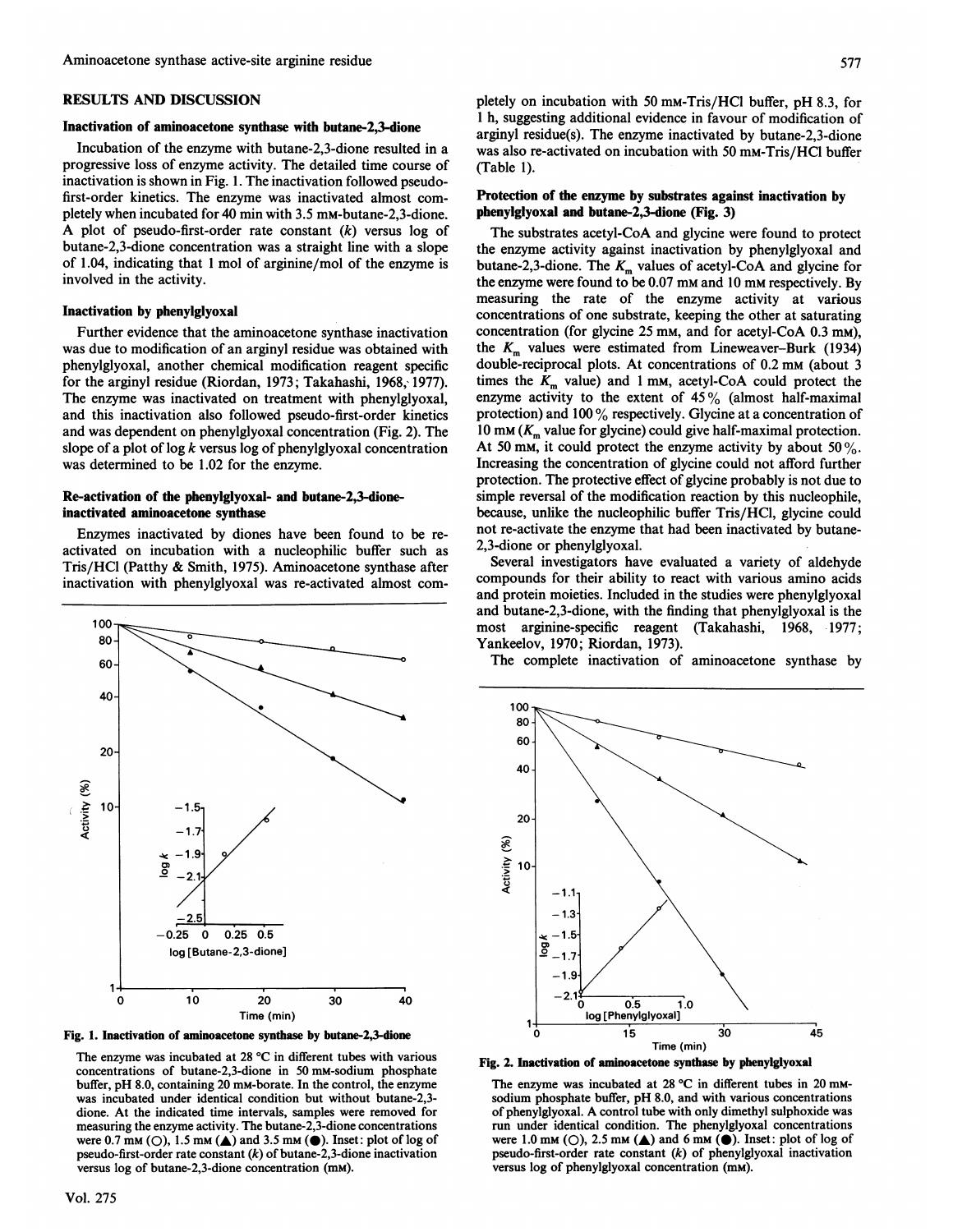#### Table 1. Re-activation of phenylglyoxal- and butane-2,3-dione-inactivated aminoacetone synthase

The details of the inactivation and re-activation procedures of the enzyme are described in the Materials and methods section.

|                                         | Incubation with<br>50 mm-Tris/HCl |                  |
|-----------------------------------------|-----------------------------------|------------------|
| Modifying reagent                       | buffer                            | Activity $(\% )$ |
| None                                    |                                   | 100              |
| Phenylglyoxal (1.5 mm)                  |                                   | 30               |
| Phenylglyoxal $(1.5 \text{ mm})$        |                                   | 100              |
| <b>Phenylglyoxal</b> $(3.5 \text{ mm})$ |                                   | 8                |
| Phenylglyoxal (3.5 mm)                  | $\div$                            | 93               |
| Butane-2,3-dione $(2.5 \text{ mm})$     |                                   | 22               |
| Butane-2,3-dione $(2.5 \text{ mm})$     | ┿                                 | 88               |
| Butane-2,3-dione $(6.5 \text{ mm})$     |                                   | 2                |
| Butane-2,3-dione $(6.5 \text{ mm})$     |                                   | 76               |

phenylglyoxal and butane-2,3-dione in the presence of borate strongly suggests that an essential arginine residue may be critically involved at the catalytic site of the enzyme.

Evidence that the modified arginyl residue of aminoacetone synthase acted as an anionic recognition site was further obtained from a protection experiment with the negatively charged acetyl-CoA. The observed complete regeneration of the enzyme activity by a nucleophilic buffer such as Tris is also consistent with the modification of an arginine residue on the enzyme surface.

## Experiments with  $[7-14C]$ phenylglyoxal

The complete protection by acetyl-CoA of the enzyme against inactivation by phenylglyoxal provided us with a method to label specifically the arginine residue at the active site of the enzyme, and also to determine the total number of arginine residue(s) modified by phenylglyoxal. To determine the latter, we used [7-14C]phenylglyoxal and studied its incorporation into the enzyme. We found that when the enzyme was completely inactivated, only 1.2 nmol of [7-<sup>14</sup>C]phenylglyoxal was incorporated per nmol of the enzyme. When the enzyme was protected with acetyl-CoA, very little radioactivity (0.28 nmol) was incorporated, indicating that only the arginyl residue at the acetyl-CoA-binding region reacted with phenylglyoxal.

## Dependence of the enzyme on added EDTA and  $Mg^{2+}$  for stability

Aminoacetone synthase from goat liver was found to be strongly dependent on added EDTA and Mg<sup>2+</sup> for stability. During the course of purification of this enzyme, it lost its activity rapidly when extracted in Tris/HCl buffer containing only 0.25 M-sucrose. Elution of the enzyme from a Sephadex column with eluting buffer containing either 20 mM-sodium phosphate and 0.25 M-sucrose or 20 mM-Tris/HCl and 0.25 Msucrose resulted in a total loss of activity.

A systematic study revealed that the enzyme could be stabilized by addition of EDTA and  $Mg^{2+}$ . Typical stabilizing agents such as dithiothreitol, 2-mercaptoethanol, glycerol or EDTA alone or in combination failed to protect the enzyme. The total dependence of the enzyme for stability on the presence of added EDTA and  $Mg^{2+}$  could be demonstrated clearly when partially purified enzyme fractions (purified in the presence of EDTA and  $Mg^{2+}$ ) were passed through a series of Sephadex G-50 columns, each equilibrated and eluted with or without EDTA and  $Mg^{2+}$  (Table 2).

Table 2 shows that in the absence of EDTA and  $Mg^{2+}$  the activity of the enzyme is rapidly lost, whereas it is effectively



Fig. 3. Substrate protection of aminoacetone synthase from inactivation by phenylglyoxal and butane-2,3-dione

(a) Substrate protection against phenylglyoxal inactivation. The enzyme was incubated at 28 °C in different tubes each containing 6 mM-phenylglyoxal and various concentrations of acetyl-CoA or glycine. Substrates were added to the incubation medium before addition of phenylglyoxal. In three separate control tubes, enzyme was incubated under identical conditions without phenylglyoxal, but containing, in tube 1 no substrate, in tube 2 1.0 mm-acetyl-CoA and in tube 3 50 mM-glycine. (b) Substrate protection against butane-2,3-dione inactivation. The enzyme was incubated at 28 °C in different tubes with 4 mM-butane-2,3-dione in 50 mM-sodium phosphate buffer, pH 8.0, containing 20 mM-borate and various concentrations of acetyl-CoA or glycine. Control tubes were maintained as for phenylglyoxal inactivation. For both  $(a)$  and  $(b)$ , at the indicated time intervals samples were removed for measuring the enzyme activity:  $\bullet$ , in absence of any substrate;  $\bullet$ , in presence of 0.1 mm-acetyl-CoA;  $\square$ , in presence of 1.0 mm-acetyl-CoA;  $\blacktriangle$ , in presence of 10 mm-glycine;  $\triangle$ , in presence of 50 mm-glycine. All the control tubes retained <sup>100</sup> % enzyme activity.

Table 2. Recovery of activity of the enzyme from a Sephadex G-50 column equilibrated with different metal ions and chelators

|                    | Abbreviation: CDTA, trans-1,2-diaminocyclohexane-NNN'N'- |
|--------------------|----------------------------------------------------------|
| tetra-acetic acid. |                                                          |

| Metal ion             | Chelator                | Activity $(\%)$ |
|-----------------------|-------------------------|-----------------|
| None                  | None                    | 0               |
| None                  | EDTA (10 mm)            | 0               |
| $Mg^{2+}$ (20 mm)     | EDTA (10 mm)            | 100             |
| $Mg^{2+}$ (10 mm)     | $EDTA(10$ $mm)$         | 98              |
| $Mg^{2+}$ (5 mm)      | EDTA(5 mM)              | 102             |
| $Mg^{2+}$ (2 mm)      | EDTA(2mm)               | 106             |
| $Mg^{2+}$ (1 mm)      | EDTA (1 mm)             | 115             |
| $Mg^{2+}$ (0.5 mM)    | EDTA $(0.5 \text{ mm})$ | 109             |
| $Mg^{2+}$ (20 mm)     | None                    | 0               |
| $Mg^{2+}$ (20 mm)     | EGTA (10 mm)            | 0               |
| $Mg^{2+}$ (20 mm)     | $CDTA(10$ mm)           | 0               |
| $Mg^{2+}$ (20 mm)     | Citrate (10 mm)         | 0               |
| $Mg^{2+}$ (20 mm)     | $ATP(5$ mM)             | 0               |
| $Mn^{2+}$ (20 mm)     | EDTA(10 mM)             | 0               |
| $Zn^{2+}$ (20 mm)     | $EDTA(10$ mM)           | 0               |
| $Fe3+$ (20 mm)        | EDTA (10 mm)            | 0               |
| $Ca^{2+}$ (20 mm)     | EDTA (10 mm)            | 58              |
| $Ca^{2+}$ (20 mm)     | EGTA (10 mm)            | 0               |
| $Ca^{2+}$ (20 mm)     | CDTA(10 mM)             | 0               |
| $Li^+(20 \text{ mm})$ | EDTA (10 mm)            | 46              |
| $Li^+(20 \text{ mm})$ | EGTA (10 mm)            | 0               |
| $Li^+(20 \text{ mm})$ | CDTA (10 mm)            | 0               |

protected in the presence of EDTA (10 mm) and  $Mg^{2+}$  (20 mm). We have studied a range of  $Mg^{2+}$  and EDTA concentrations, and found that  $Mg^{2+}$  at a concentration as low as 0.5 mm and EDTA at 0.5 mM could completely protect the enzyme (Table 2). EDTA